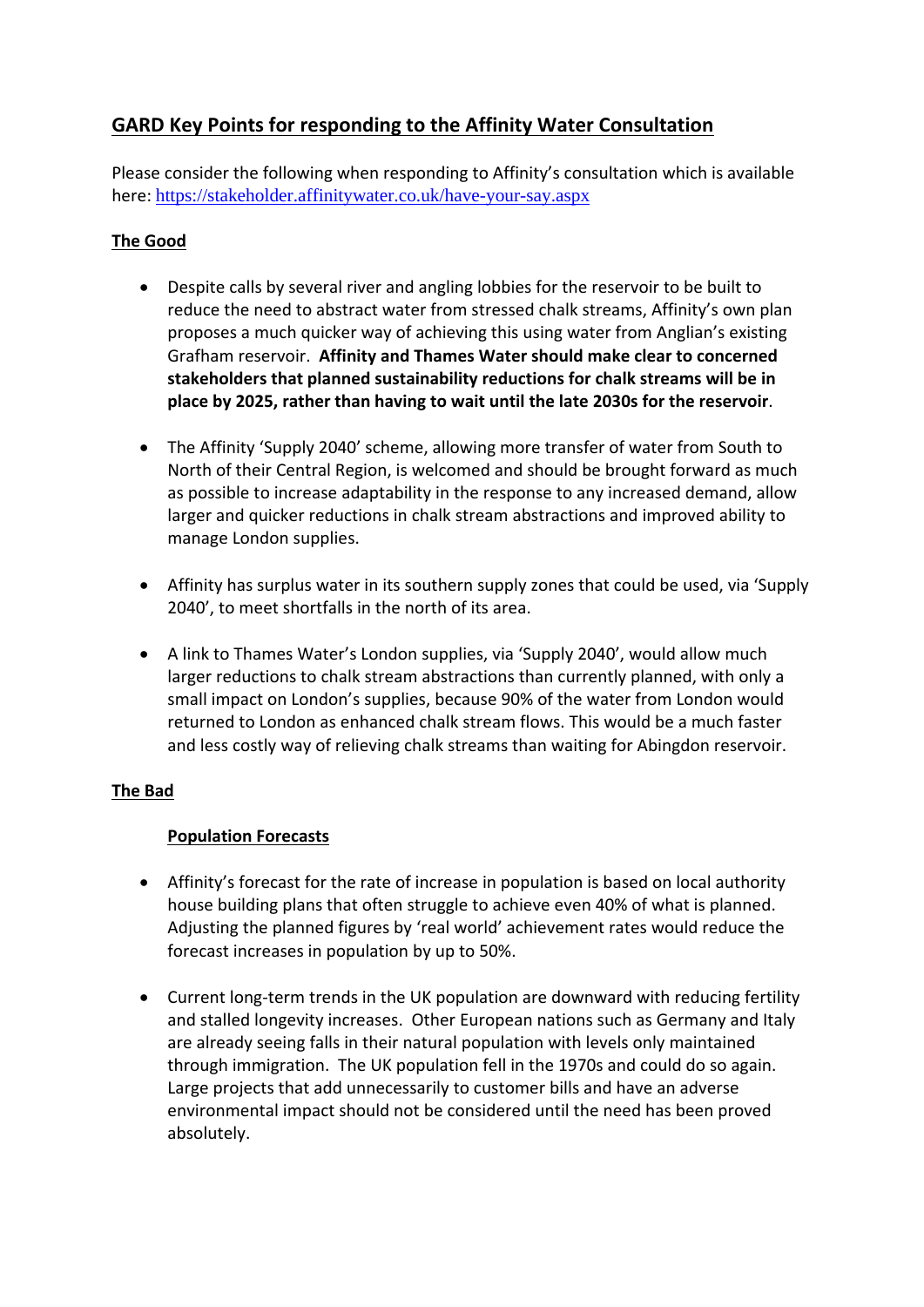#### **Leakage**

- Despite a large percentage of newer housing stock in their region, Affinity leakage rates are above most other water companies. Their leakage rates are 59% higher than South East Water, who cover similar areas (8.1 m3 per km of pipe per day compared to SE Water's 5.1).
- The National Infrastructure Commission and Ofwat have set water companies a leakage reduction target of 50% between 2020 and 2050. While all other water companies have accepted this, Affinity's revised draft Water Resource Management Plan only aims to achieve a 40% reduction by 2050.
- Given that Affinity's leakage rate is higher than most other water companies, they should aim for a greater than 50% reduction in their leakage aiming to achieve the average national leakage rate.
- Should Affinity achieve a full 50% (or more) reduction in a timely manner, the need for a resource such as Abingdon reservoir would be pushed back many years. Combined with other measures available to Affinity, the need for any output from a reservoir could be removed completely.

#### **Consumption**

- Affinity has placed insufficient priority to measures that could reduce individual consumption toward industry best practice. Its metering rate is already below the industry average and it has only managed to increase metering by 3% over the last 4 years – again well behind many other companies.
- Affinity's medium and long‐term plans aim for 80% metering by 2025 and 90% by 2045, yet Anglian Water aims for 95% meter penetration by 2030. Why can't Affinity achieve such targets?
	- o Why is Affinity keen to spend so much money on a new source, such as the reservoir, when much of the output will be either wasted or lost through leakage? Why isn't the money being spent instead on measures that save water and mean the reservoir would not be required?
- Anglian Water has found that installing smart meters reduced usage another 11% beyond the savings achieved by installing dumb meters. Affinity plan to continue installing dumb meters for several years and instead should aim to fit smart meters much sooner.
- Affinity is planning for hardly any improvement in individual water usage after 2025. Why isn't it considering the ability of smart meters, the effect of potential water appliance labelling and new house water efficiency to drive this usage down to similar levels as other water companies?